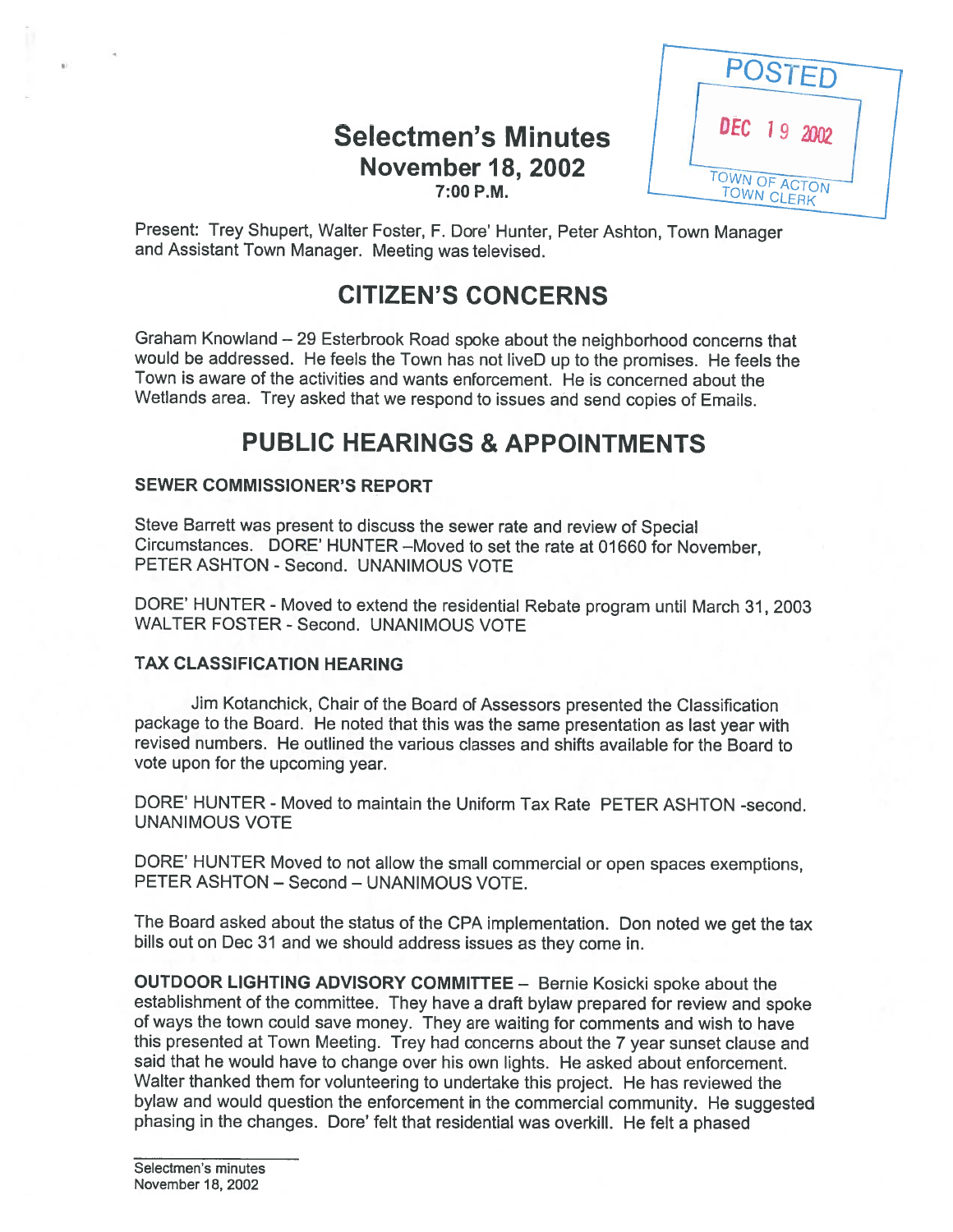approach would be better. He reminded them there is <sup>a</sup> staff cost. He felt they should omit the residential section and develop <sup>a</sup> campaign to educate community members of this situation.

Peter agreed with Dore's concerns and he felt we should move to enforce with the commercial properties. He had concern about enforcement and workload increases.

CONCORD ROAD SIDEWALK/TREE REMOVAL HEARING — Trey outlined the options and reviewed each option. David Abbt said the funding is an issue and if Highway were to build it, it would cost less. Dean noted the retaining wall issue and the loss of more trees. He said that the real issue is of perceived safety of the proposed crosswalks. Peter asked if they knew what the total budget cost is if his plan was followed. David said \$120,000 and the retaining wall would be in the \$30,000-\$40,000 cost estimate. Peter felt that he was inclined to stay with the plan proposed by staff. He noted the safety, number of trees lost and budgeting issues. Dore' agreed with Peter. Walter felt he would like to go with the neighbors wishes. He felt on the whole he would be inclined to have one cross walk crossing east to west. Trey felt we needed to move forward now with the staff recommendation; DORE' HUNTER - Move we implement the towns plan with two crossings PETER ASHTON. second 3-1 Foster, Nay. DORE' HUNTER — Moved the removal of the oak located in front of 32 Concord Road PETER ASHTON — Second. UNANIMOUS VOTE

## SELECTMEN'S BUSINESS

FY04 BUDGET DISCUSSION — Trey felt we should have <sup>a</sup> special meeting to ge<sup>t</sup> public input. Dore' felt we should do it during a regular meeting. Peter suggested the  $16<sup>th</sup>$  after the Cable hearing. Peter noted that the Fin Corn should be advised. Peter spoke about the last ALG handout and noted we have <sup>a</sup> deficit of \$100,000 before the vote taken at the last Board meeting. Dore' felt that public safety was an issue. He noted that the overtime issue still remains an issue and warned of potential station closures from time to time.

Walter is interested to see how the Wednesday feed back goes. He spoke about transfer station issues or other less critical areas.

Trey noted that he has received comments that we are not cutting deep enough. He said we are cutting public safety as opposed to Library. He wanted to see if the fire truck or brush trucks could be fit into the A budget.

FEES DISCUSSION - Don noted that staff has not done any additional work on fees, however, it is clear that the Selectmen must receive at least \$1 .00 of compensation annually in order to qualify for benefits. The Board directed that their salaries be reduced to \$1.00. Trey wanted to have the dog license increased fees pu<sup>t</sup> on the Town Meeting Warrant for April.

Peter wanted to talk about beach fees and discussion of this with the Recreation Commission.

ARRT — Walter discussed the project and said that the MBTA was trying to charge us and noted that other communities received the right of way for no cost. DORE' HUNTER Moved we vote to authorize the release of excess funds to Maynard when we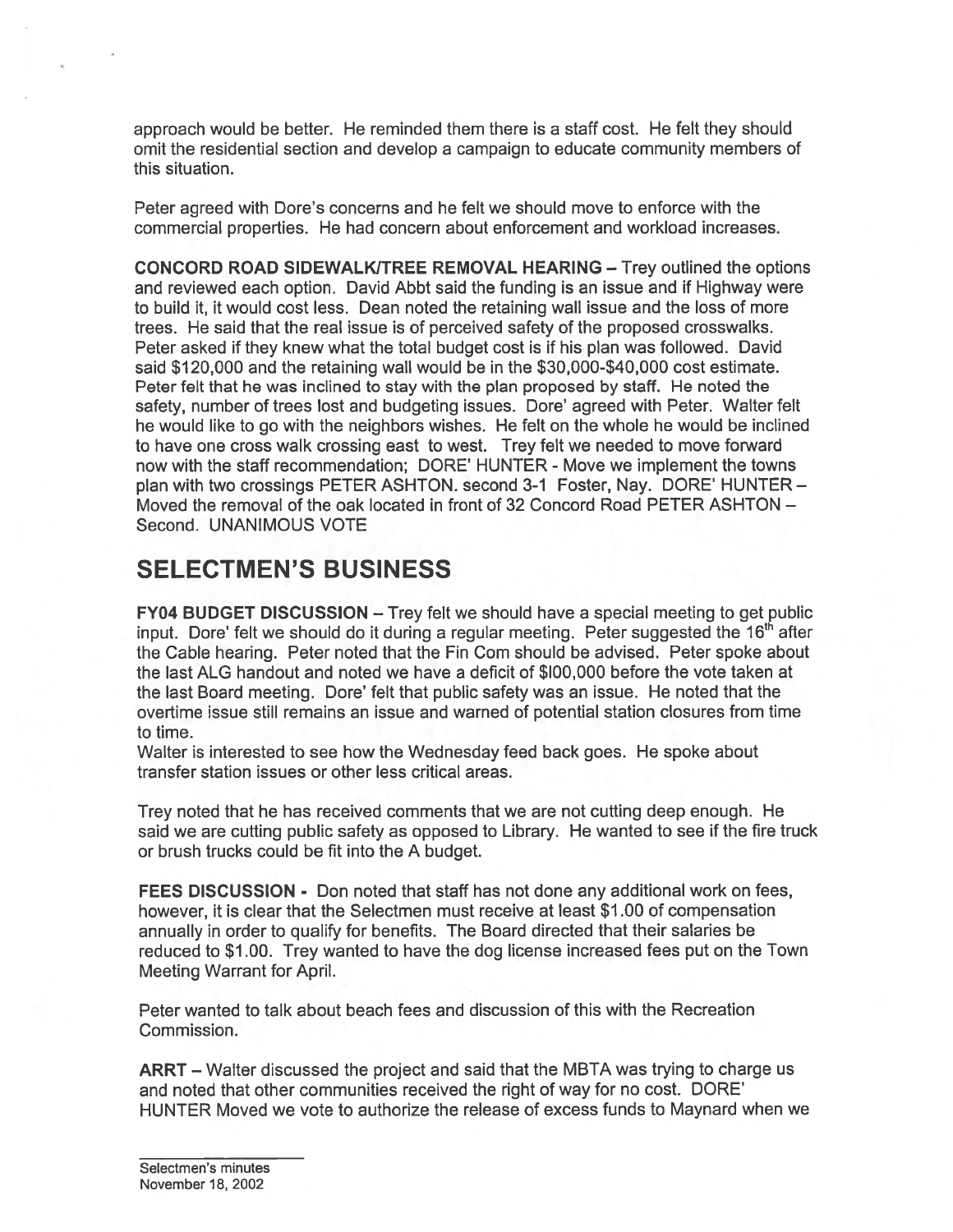have concluded the negotiations for the two Acton segments and have progressed to <sup>a</sup> point that there is confidence in the final acquision costs and we are sure we are not going to need those funds. WALTER FOSTER — Second. UNANIMOUS VOTE

ALG — Peter noted the two issues that have been raised. The school has pu<sup>t</sup> on the table the timing of <sup>a</sup> potential override. They felt the override vote should come before the Town Meeting. Dote' felt that it would be better to vote the override after town meeting. Stabilization money use was discussed by the Finance Committee at the meeting and they were asked to bring it back to the Boards for discussion.

COMMUNITY PRESERVATION ACT— The Board discussed the CPA appointment process. The Board makes three appointments to this committee. Walter Foster is the Board's recommendation for the Board of Selectmen's appointment. He will contact the Chairmen of the other five Boards involved to solicit member from each to represen<sup>t</sup> those boards. Peter noted that the Board will review the at large members.

#### OTHER BUSINESS

 $\pm$   $^{th}$ 

Dote' spoke about the meeting he attended regarding MBTA and <sup>p</sup>lans that were presented he felt that they presented <sup>a</sup> viable solution.

MAKAHA Liquor license issue - We have the public hearing on the  $19<sup>th</sup>$ 

Brookside -Trey noted that he wants all the violations resolved before issuance of permits.

Speed limit on 2A issue. Trey reported that he will send an email copy to the Board.

## CONSENT AGENDA

F. DORE HUNTER — Moved to approve. PETER ASHTON — Second. UNANIMOUS VOTE.

Dog Care Special Permit - Dote' spoke about the addition of from issuance after 6 months in the decision.

### TOWN MANAGER'S REPORT

Don reported on the upcoming meeting with the Public Safety Building architect,

Inspector General has said we have asked for waiver for the Towne Building.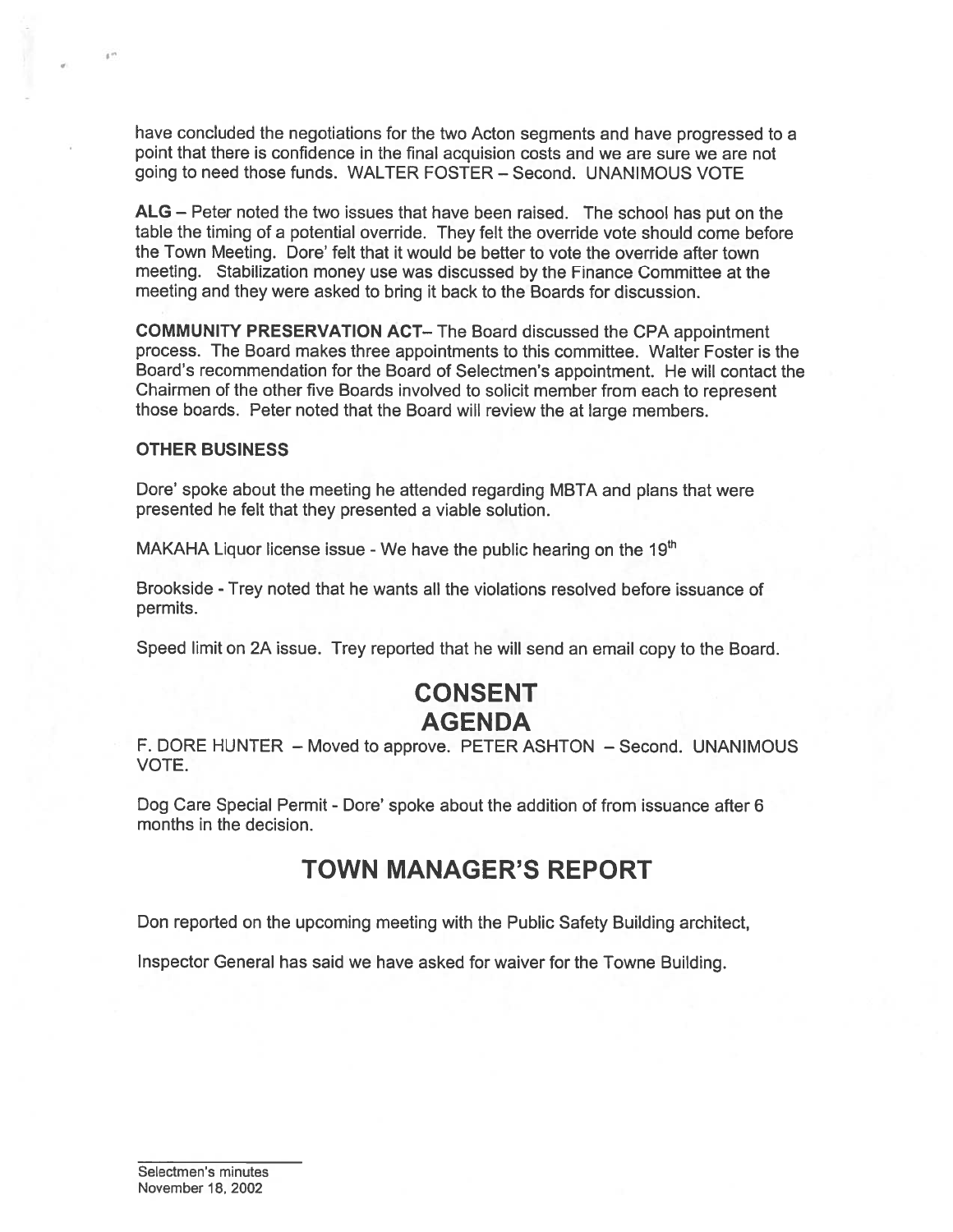#### EXECUTIVE SESSION November 18 2002

Brookside — They are entering into loam discussions. They have propose<sup>d</sup> we keep all the loam and they not pay us the \$40,000 gift. They have written <sup>a</sup> check for \$182,000 for the loss of the loam. Don has asked they shake the pile and repor<sup>t</sup> back. The loam is only worth 2.00 per yard and is worth \$40,000. Don asked if we wanted to make the deal. Walter asked about loam and could it be used or sold.

We should pu<sup>t</sup> Mr. Peabody on the list of those deposed.

Grace has asked that we waive all interests and penalties etc, and they will pay the Betterment payment.

Christine Joyce Recording Clerk

Date

Selectmen's minutes November 18, 2002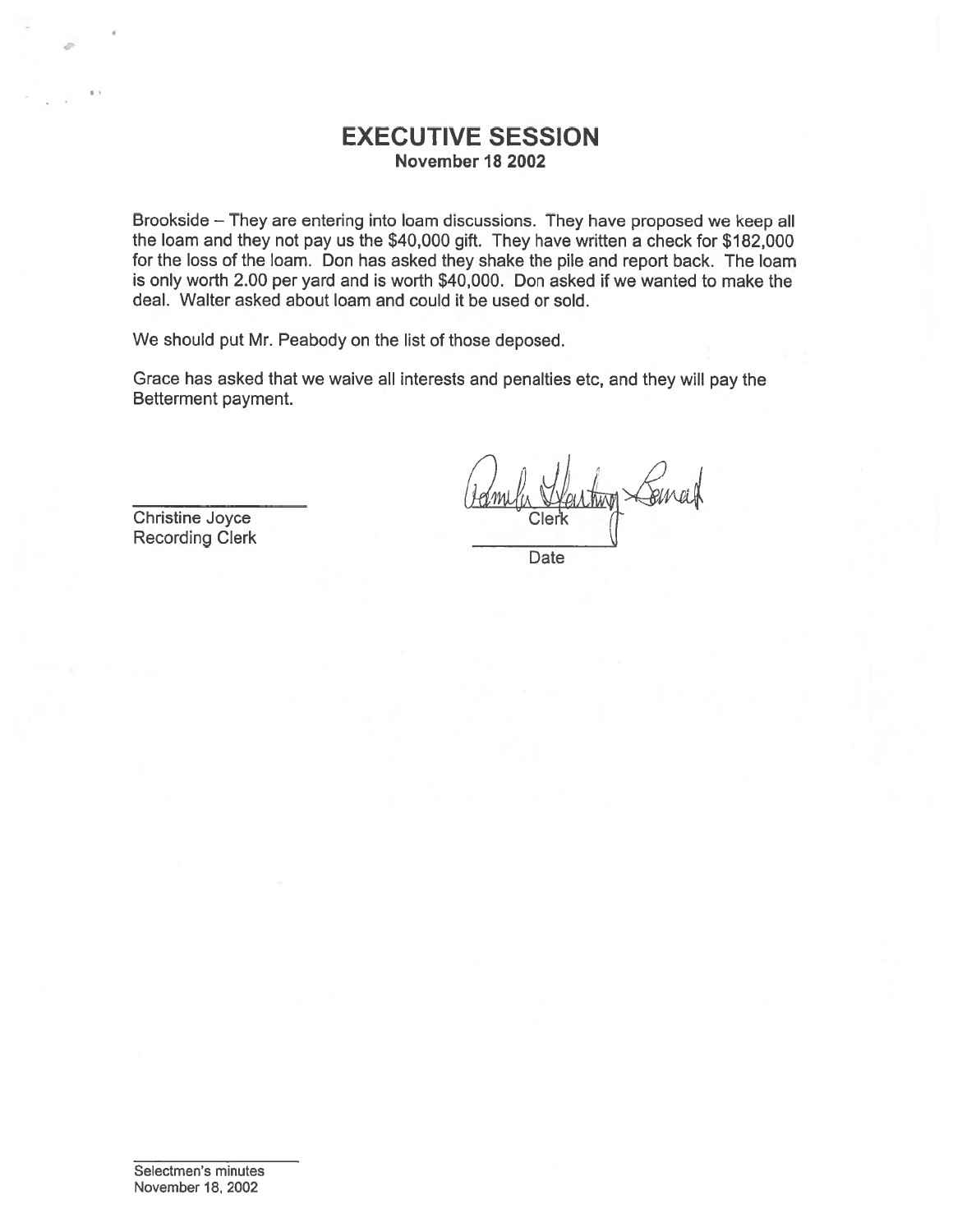## EXECUTIVE SESSION

WALTER FOSTER -Moved to go into Executive Session for the purpose of discussing litigation. PETER ASHTON — Second. Roll Call Taken, all AYES

 $ML$ 

Recording Clerk  $\begin{array}{ccc} & & & \end{array}$ 

 $\bigoplus$ Christine µoyce Clerk Date<sup>'</sup>

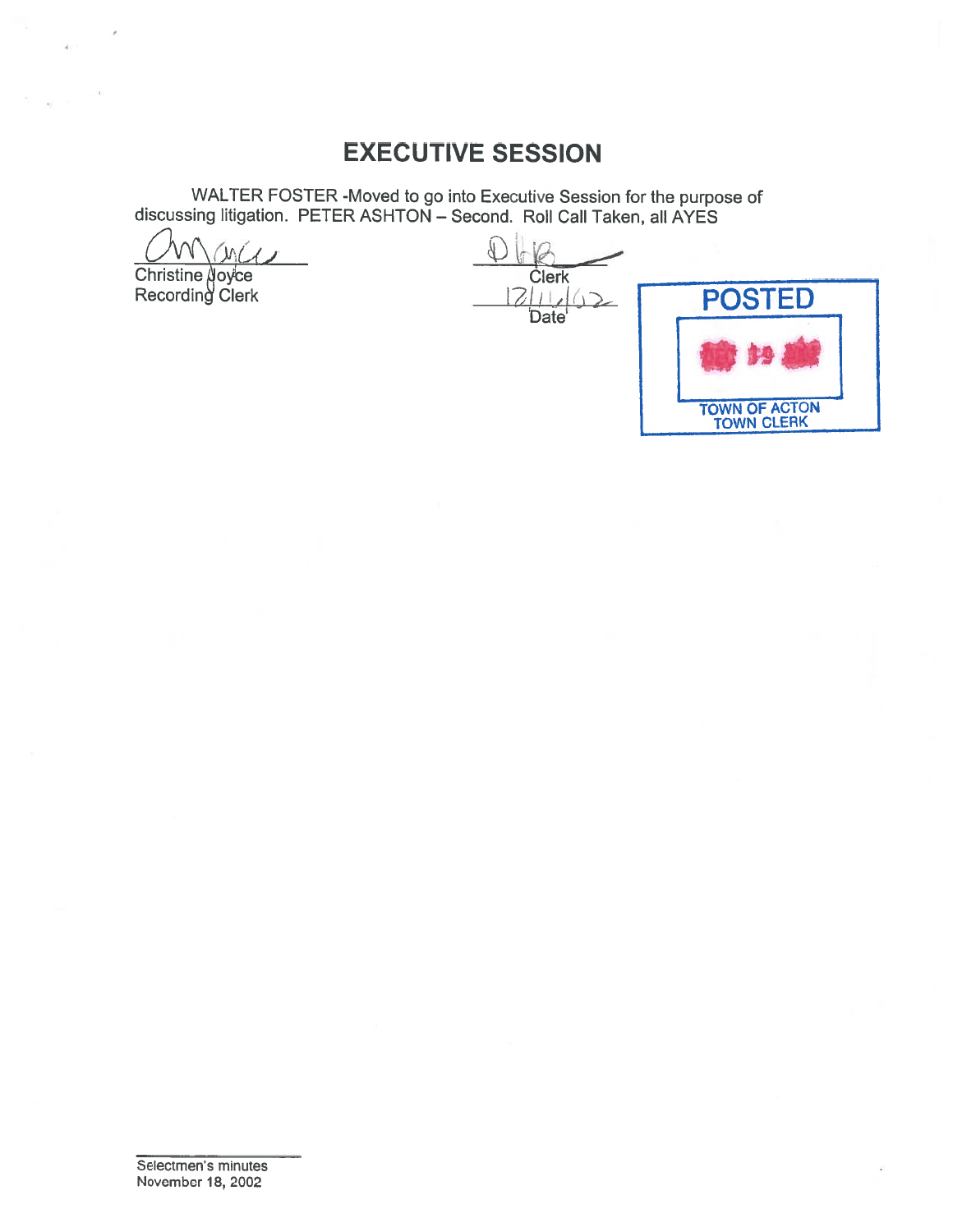November 15, 2002

TO: Board of Selectmen, Sewer Commissioners **POSTED** 

FROM: Trey Shupert, Chairman

I

SUBJECT: Selectmen and Sewer Commissioners Report

# NOVEMBER 18, 2002 TOWN OF ACTON MEETING BEGINS AT 7:00 P.M.

### I. CITIZEN'S CONCERNS

### ii SEWER COMMISSIONER'S REPORT

7:03 SEWER RATE SETTING AND REVIEW OF SPECIAL CIRCUMSTANCES - Enclosed <sup>p</sup>lease find recommendations and staff comments from staff for Board consideration.

### III. PUBLIC HEARINGS & APPOINTMENTS

- 1. 7:15 TAX CLASSIFICATION HEARING Enclosed <sup>p</sup>lease find materials in the subject regard.
- 2. 8:00 OUTDOOR LIGHTING ADVISORY COMMITTEE Enclosed <sup>p</sup>lease find materials from theTown Planner for Board consideration.
- 3. 8:30 CONCORD ROAD SIDEWALKITREE REMOVAL HEARING -Continued from November 4.

### IV. SELECTMEN'S BUSINESS

- 4. FY04 BUDGET DISCUSSION
- 5. FEES DISCUSSION
- 6. ARRT Enclosed <sup>p</sup>lease find staff comment regarding ARRT.
- 7. ALG Selectman Ashton and Foster will report on the status of the ALG Plan.
- 8. OTHER BUSINESS

#### V CONSENT AGENDA

9. ACCEPT GIFT – Enclosed please find a request from Recreation for acceptance of items to be used at the Winterfest Silent Auction for Board consideration.

10. ONE DAY LIQUOR LICENSE — Enclosed <sup>p</sup>lease find <sup>a</sup> request for <sup>a</sup> One-Day Liquor License for Winterfest at NARA for Board consideration.